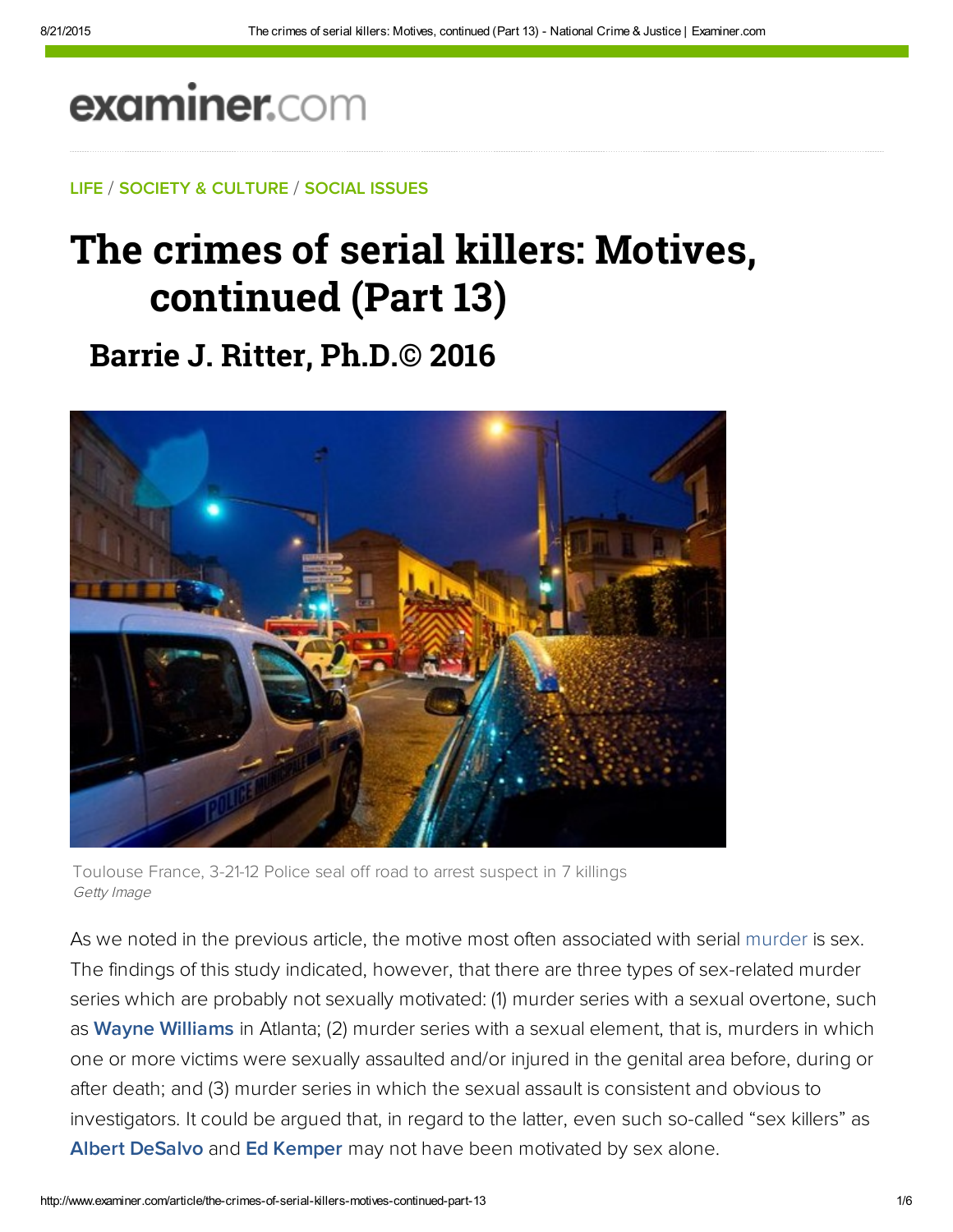#### 8/21/2015 The crimes of serial killers: Motives, continued (Part 13) National Crime & Justice | Examiner.com

The sexually active DeSalvo admitted that sex played a part in his stranglings, but he did not believe this was the only reason, or particularly, that it was a sufficient reason, for his victims to die. According to him, there was no motive, or none that he could use to account to himself for his crimes. Kemper had had no normal sex life. Yet his so-called sex murders involved little sex: he ejaculated only once. While Kemper said that the sexual excitement was the thrill, he went on to explain that in some ways the crimes actually replaced the sex drive. Where DeSalvo felt anger at himself for his murders, Kemper exalted over his. If DeSalvo and Kemper were sex killers (as Lunde, 1976, described them), it seems likely that: (1) sex would have played a greater part in the murders themselves; (2) these men would not be so completely different in their sexual histories and adult sex lives; and (3) they might have committed somewhat similar crimes.

Crimes with a sexual element, whether the sexual assault occurred once (as with **Charles Starkweather)**, more than once, or almost always, are not, by any means, crimes that are motivated by sex alone. This point was illustrated by [Roy Norris, who, with Lawrence Bittaker](http://bit.ly/7ixySS), tortured, raped and murdered five girls in 1979. As Norris admitted, "the rape wasn't the important part, it was the dominance" (Levin and Fox, 1985, p. 68).

Norris was making a fundamental point, for, as Storr (1975) explained, human cruelty is not really a sexual phenomenon. Storr reported that, independent of each other, Maslow and Russell both concluded in the 1950s that much of what seemed to be sexual behavior in humans and primates was not what it appeared to be, but was, rather

. . . concerned much more with aggression, status, dominance, and related concepts than with sensual pleasure or with sexual satisfaction. Both Professor Maslow and Mrs. Russell refer to the behavior they are describing as 'pseudo-sex.' *"*

> One of the remarkable features of behavior which has been repeatedly observed in different species. . . . is that behavior patterns which are clearly sexual in their original intention are not used for sexual purposes,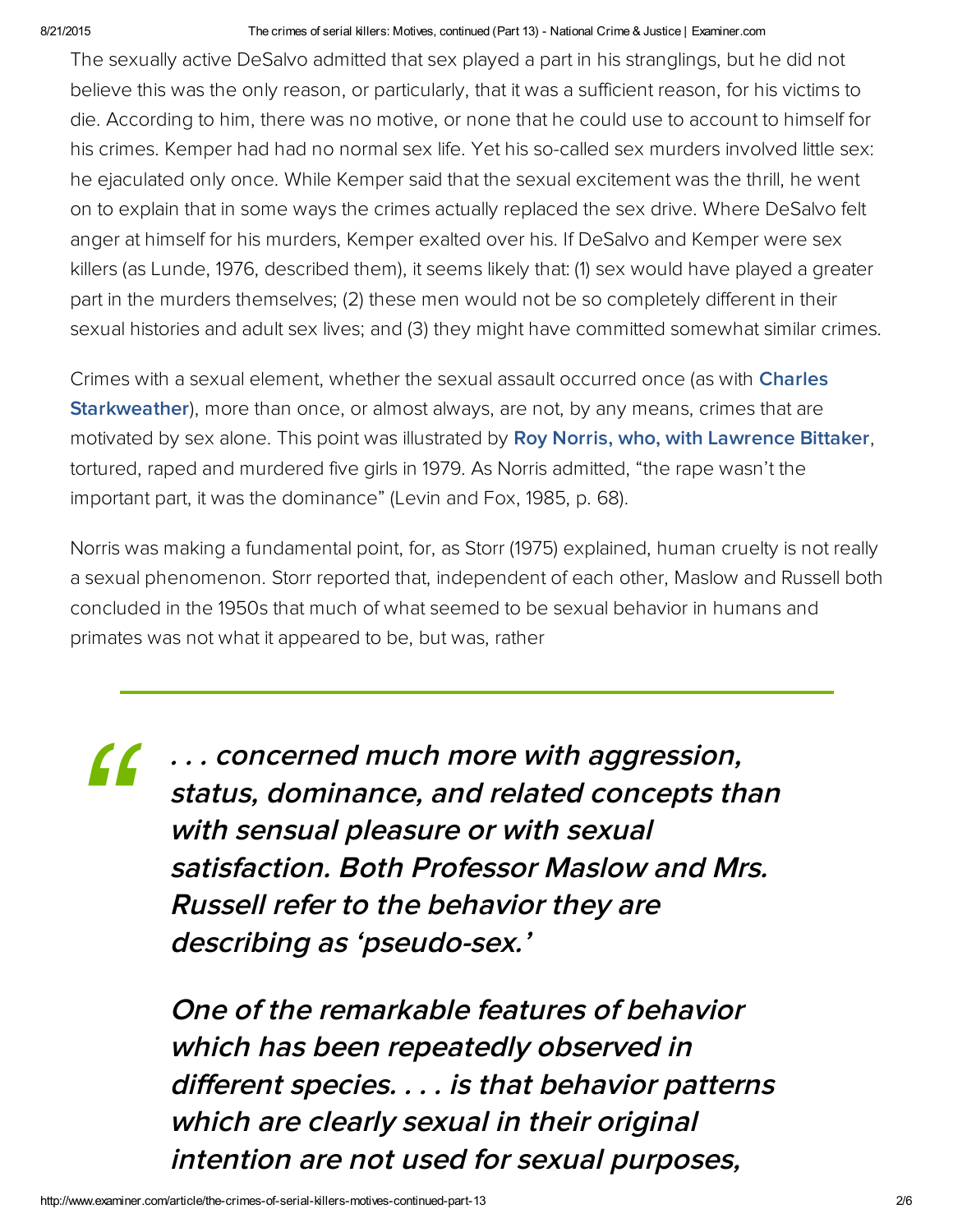## but to indicate or to establish dominance relationships (Storr, 1975, pgs. 52-53).

Storr (1975) pointed to another reason to believe that the sex of a sex crime is really a pseudosexual activity more concerned with power than pleasure: Repeated observations of human and primate behavior disclosed a tendency for extensive, even indiscriminate, sexual activities to occur after a time of shock or threatened survival, and, further, that such sex served as both a diversion and a reassurance. Certainly the act of murder is a high stress situation.

Wilson (1984, pg. 611) argued that the rise in sex crimes can be traced to the combination of two factors – "man's violent reaction to boredom, and his sexual response to any survival problem. . . ." What this means is that Wilson's "high IQ killer" (Wilson and Seaman, 1983) is a thinking man with too much time to brood and a low "violence threshold" for boredom. He tends to be motivated by a vague sense of resentment against society, a desire for adventure, and a need to eliminate boredom in a manner that heightens and assures his sense of primacy. Wilson saw recent sex murders as expressions of a passionate ego assertion, rather than of desire.

The questions that remain to be answered are, what characterizes a murder that is sexually motivated, and what cases in the present study can be so categorized? The findings indicate that murders that are sexually motivated seem to involve particularly sadistic killers who enjoy the killing because of the sex.

**[Dean Corll](https://en.wikipedia.org/wiki/Dean_Corll)** was the best example of the sexually motivated murderer, for his motivation was simply to have "his fun," as he put it. He was uninterested in the "hunt" or in outwitting police. [Corll's fun was in having a helpless victim so that he could do whatever he wanted to him. Joh](http://bit.ly/JMxDjQ)n Wayne Gacy, who copied Corll's use of a torture board, was another example, although he had rationalizations that indicated other motives. [Peter Kurten](http://bit.ly/HDyliL) was a sexually motivated murderer who allowed himself the right to indulge himself at his victim's expense. [John Christie's](https://en.wikipedia.org/wiki/John_Christie_(murderer)) primary motivation was sexual and the same can be said of Thomas Cream.

In summary, a majority of multiple murderers committed crimes with some sexual element, although sex was not a primary characteristic in the sense of a motive.

http://www.examiner.com/article/the-crimes-of-serial-killers-motives-continued-part-13 3/6 Perhaps the most basic finding in regard to motivation was that, for almost all of the subjects, murder was a volitional act, a positive declaration or affirmation, a statement which said, "I was here." Multiple murder is perceived as an alternative to boredom and obscurity, and it proceeds from a spirit of adventure, a desire to get away with something, and a love of challenges and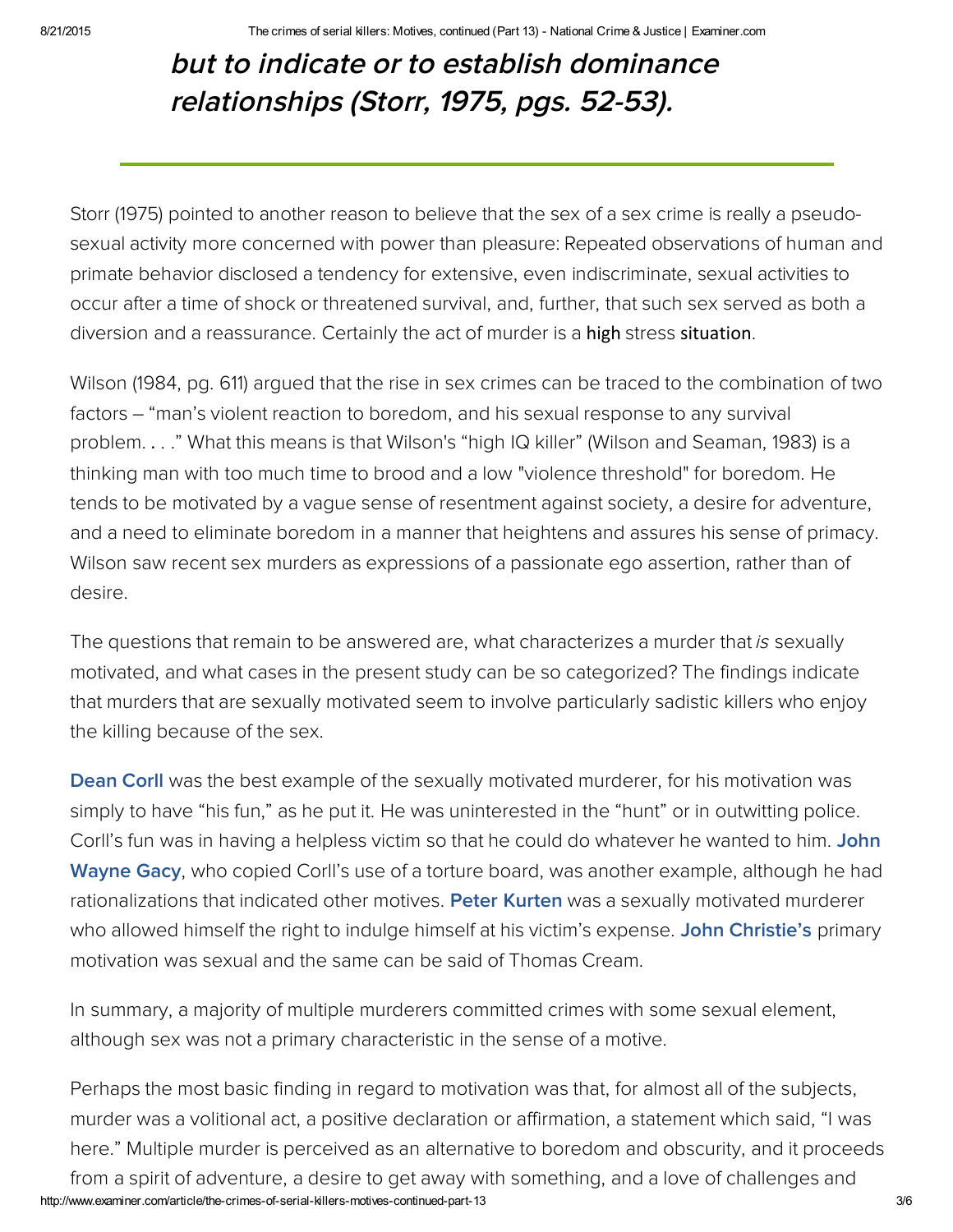8/21/2015 The crimes of serial killers: Motives, continued (Part 13) National Crime & Justice | Examiner.com

thrills. It is sustained by rationalizations, by being in a position of power with respect to the police, by being the center of media attention and public fear, and by the resultant notoriety. In the end, the motives for this type of crime are about as significant as the motives for choosing a career or a hobby or sport, for that is the spirit in which most subjects pursued their murders.

In the next article, we will take up the issue of victim-types, that is, whether serial killers select victims who are similar.

### SUGGESTED LINKS

- [The crimes of serial killers: Motives \(Part 12\)](http://www.ritterhomicideresearch.com/articles/Part-12.pdf)
- [The crimes of serial killers: Link between murderers and victims \(Part 11\)](http://www.examiner.com/article/the-crimes-of-serial-killers-link-between-murderers-and-victims-part-11)
- **> [Part 10. Serial killers: The Crimes](http://www.ritterhomicideresearch.com/articles/Part-10.pdf)**
- Part 9. Serial murderers: **[Their eyes change color: Bundy and Collins](http://www.ritterhomicideresearch.com/articles/Part-9.pdf)**
- Part 8. Major personality characteristics**[: Superman Philosophy and Ordinary Greed](http://www.ritterhomicideresearch.com/articles/Part-8.pdf)**